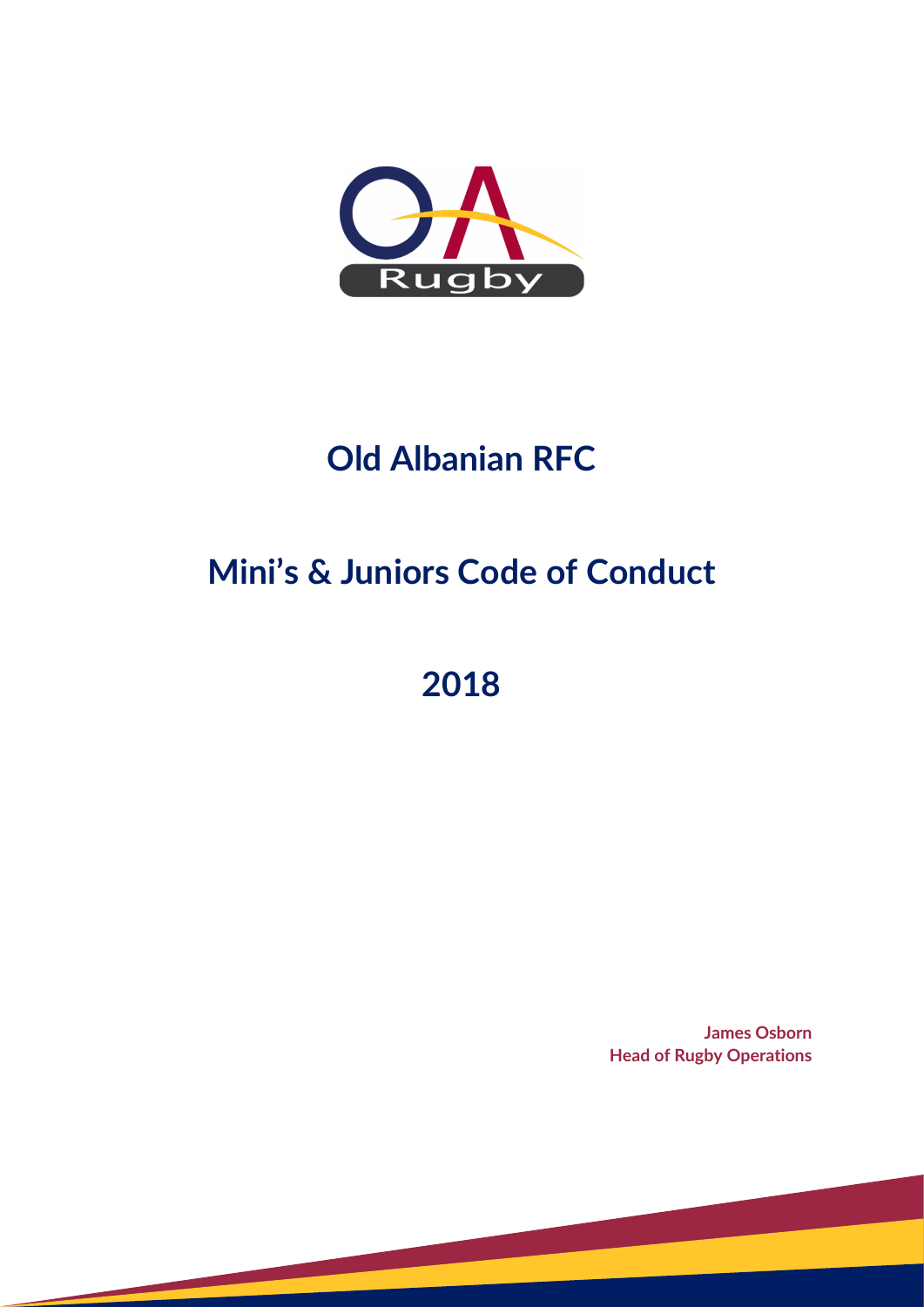

## **The Good Parent's Code**

In Rugby Union coaches and administrators both fully acknowledge that parents are an integral part of the partnership, which ensures young players enjoy their involvement in Rugby and experience an environment in which they can flourish.

### **In Rugby Union parents are encouraged to:**

- Be familiar with the coaching and training programme in order to ensure their child is fully involved and the coaches are aware of their availability.
- Be familiar with the teaching and coaching methods used by observing the sessions in which your child participates.
- Be aware that the club has a duty of care and therefore, where appropriate, assist coaches with the supervision of the young players, particularly where numbers are large and there is a need to transport youngsters to away games.
- Be involved with club activities and share your expertise.
- Share concerns, if you have them, with club officials.
- Be familiar with the "Good Coach's code".
- Coaches should recognise the importance of fun and enjoyment when coaching young players.
- Coaches should keep winning and losing in perspective, encouraging young players to behave with dignity in all circumstances. It is important that parents support coaches in instilling these virtues.

### **In Rugby Union parents should:**

- Remember that young people play rugby for their own enjoyment not that of their parents.
- Encourage young people to play do not force them.
- Focus on the young players' efforts rather than winning or losing.
- Be realistic about the young players' ability, do not push them towards a level that they are not capable of achieving.
- Provide positive verbal feedback both in training and during the game. Remember that persistent, negative messages will adversely affect the players' and referee's performance and attitude.
- Always support the rugby club in their efforts to eradicate loud, coarse and abusive behaviour from the game.
- Remember young people learn much by example.
- Always show appreciation of good play by all young players both from your own club and the opposition. Respect decisions made by the match officials and encourage the young players to do likewise.
- Support the clubs staff/volunteers in their various roles and to support the smooth running of the club and the general facilities at Woollams.